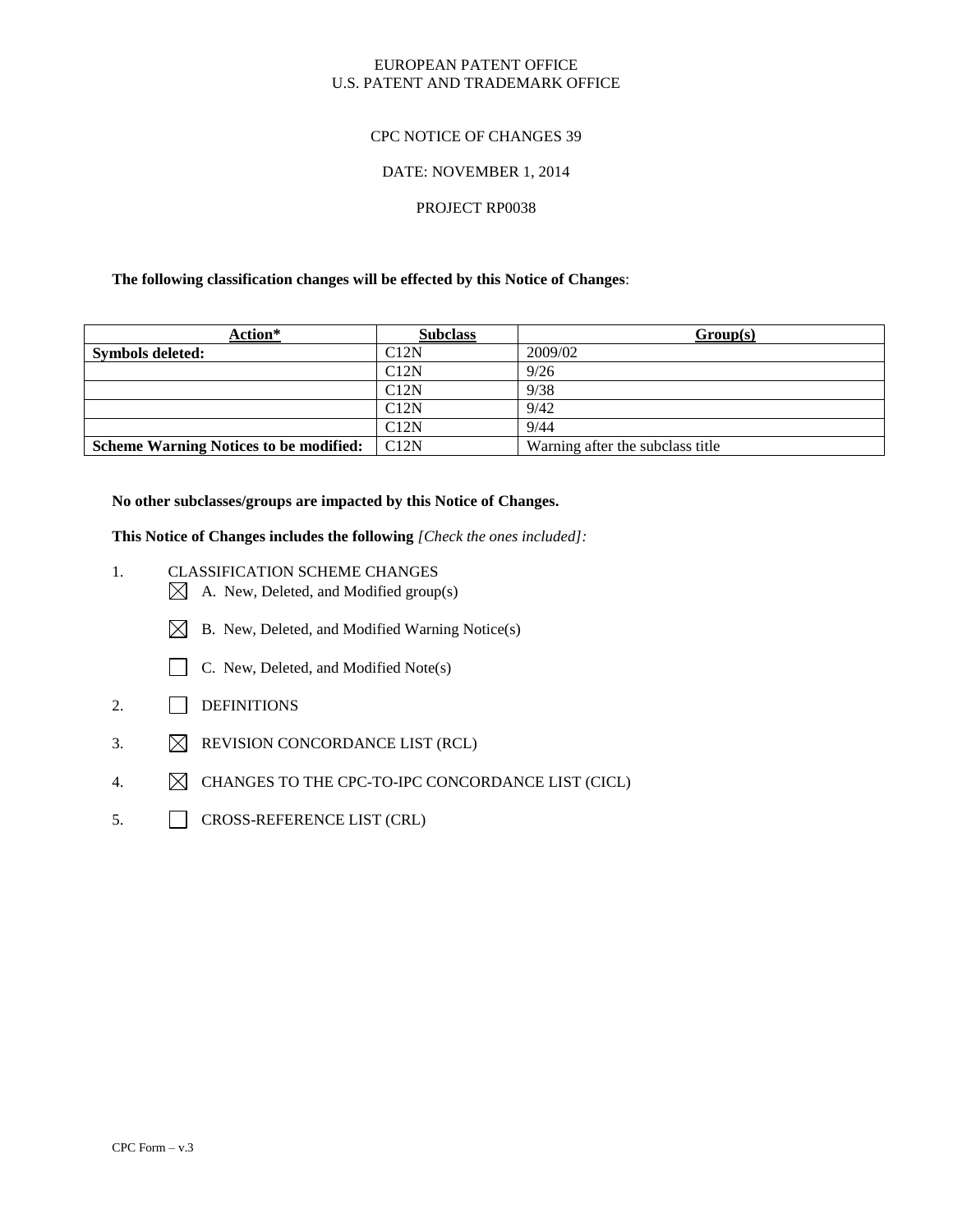### DATE: NOVEMBER 1, 2014

#### PROJECT RP0038

### 1. CLASSIFICATION SCHEME CHANGES

### A. New, Modified or Deleted Group(s)

**SUBCLASS C12N – MICRO-ORGANISMS OR ENZYMES; COMPOSITIONS THEREOF; PROPAGATING, PRESERVING OR MAINTAINING MICRO-ORGANISMS; MUTATION OR GENETIC ENGINEERING ; CULTURE MEDIA**

| Type* | <b>Symbol</b> | <b>Indent Level</b><br>Number of dots (e.g. 0,<br>1, 2) | <b>Title</b><br>(new or modified)<br>"CPC only" text should be enclosed in {curly<br>brackets} |
|-------|---------------|---------------------------------------------------------|------------------------------------------------------------------------------------------------|
|       | 2009/02       |                                                         |                                                                                                |
|       | 9/26          |                                                         |                                                                                                |
|       | 9/38          |                                                         |                                                                                                |
|       | 9/42          |                                                         |                                                                                                |
|       | 9/44          |                                                         |                                                                                                |

 $*N$  = new entries (reclassification involved); C = entries with modified file scope (reclassification involved); M = entries with no change to the file scope (no reclassification);  $D =$  deleted entries;  $F =$  frozen/entries (deleted pending reclassification) completion);  $U =$  entries that are unchanged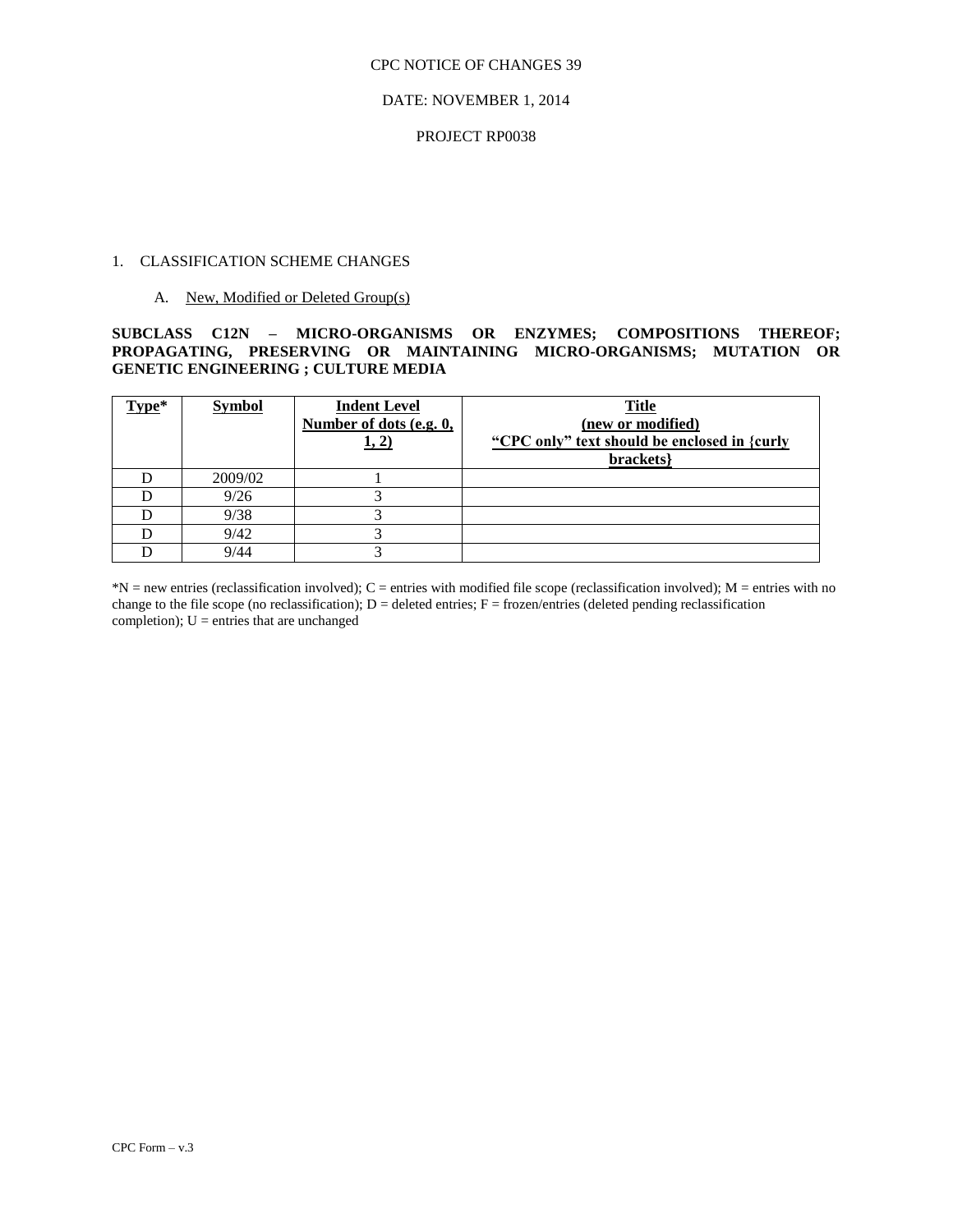#### DATE: NOVEMBER 1, 2014

#### PROJECT RP0038

# B. New, Modified or Deleted Warning notice(s)

# **SUBCLASS C12N – MICRO-ORGANISMS OR ENZYMES; COMPOSITIONS THEREOF; PROPAGATING, PRESERVING OR MAINTAINING MICRO-ORGANISMS; MUTATION OR GENETIC ENGINEERING ; CULTURE MEDIA**

| $Type*$ | Location             | <b>Old Warning notice</b> | <b>New/Modified Warning notice</b>  |
|---------|----------------------|---------------------------|-------------------------------------|
|         |                      |                           |                                     |
| М       | C12N                 |                           | To be added in the proper numerical |
|         | <b>WARNING</b> after |                           | order to the existing list of IPC   |
|         | scheme title         |                           | groups not used in the CPC scheme:  |
|         |                      |                           | $-C12N9/26$ covered by C12N9/2408   |
|         |                      |                           | $-C12N9/38$ covered by C12N9/2468   |
|         |                      |                           | $-C12N9/42$ covered by C12N9/2434   |
|         |                      |                           | $-C12N9/44$ covered by $C12N9/2451$ |

 $N = new warning, M = modified warning, D = deleted warning$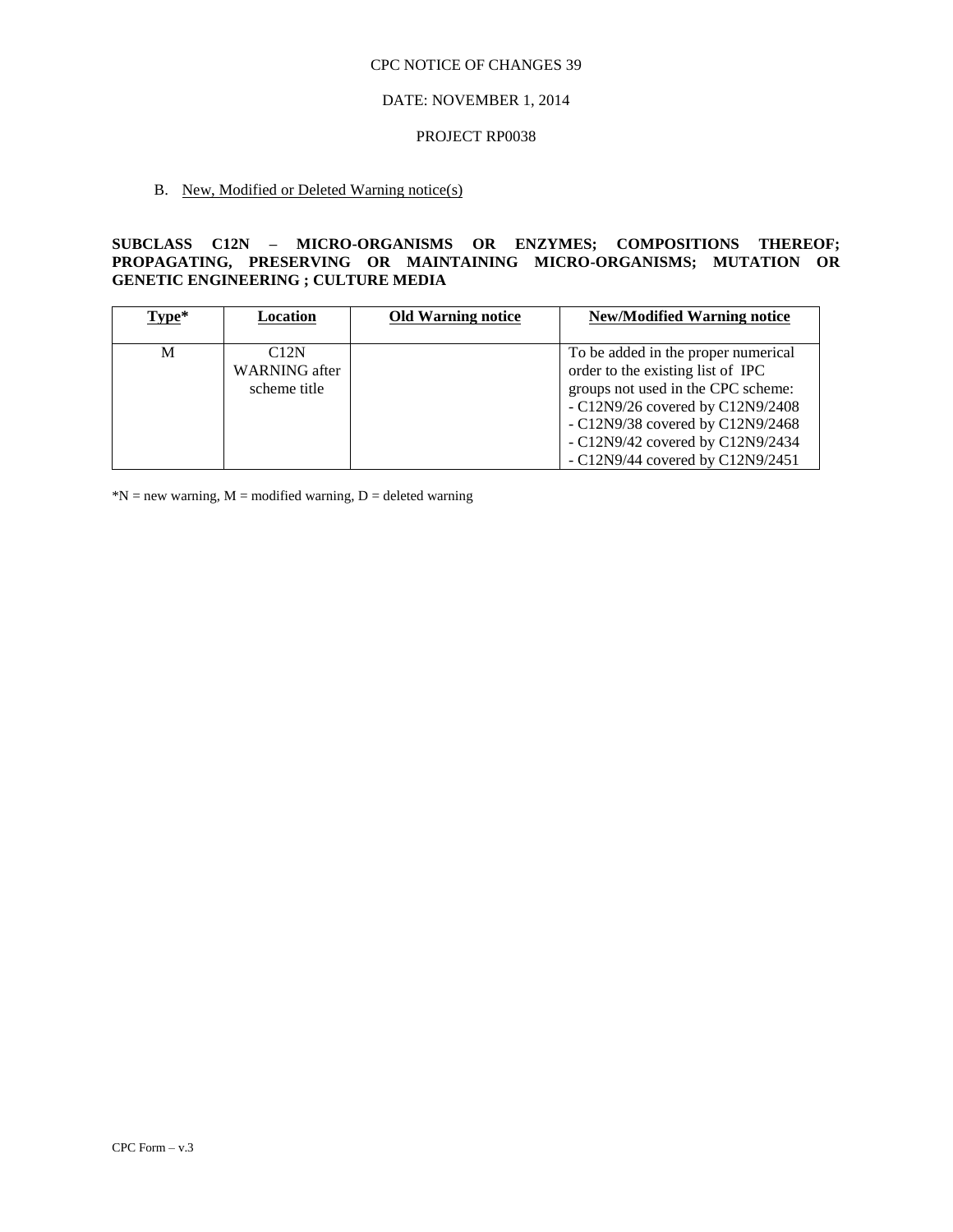# DATE: NOVEMBER 1, 2014

### PROJECT RP0038

# 3. REVISION CONCORDANCE LIST (RCL)

| Type* | <b>From CPC Symbol (existing)</b> | To CPC Symbol (new)      |
|-------|-----------------------------------|--------------------------|
|       | C <sub>12</sub> N 2009/02         | C <sub>12</sub> N 9/0004 |
|       | $C12N$ 9/26                       | C <sub>12</sub> N 9/2408 |
|       | $C12N$ 9/38                       | C <sub>12</sub> N 9/2468 |
|       | $C12N$ 9/42                       | C <sub>12</sub> N 9/2434 |
|       | $C12N$ 9/44                       | C <sub>12</sub> N 9/2451 |

 $*C$  = entries with modified file scope (reclassification involved); D = deleted entries,